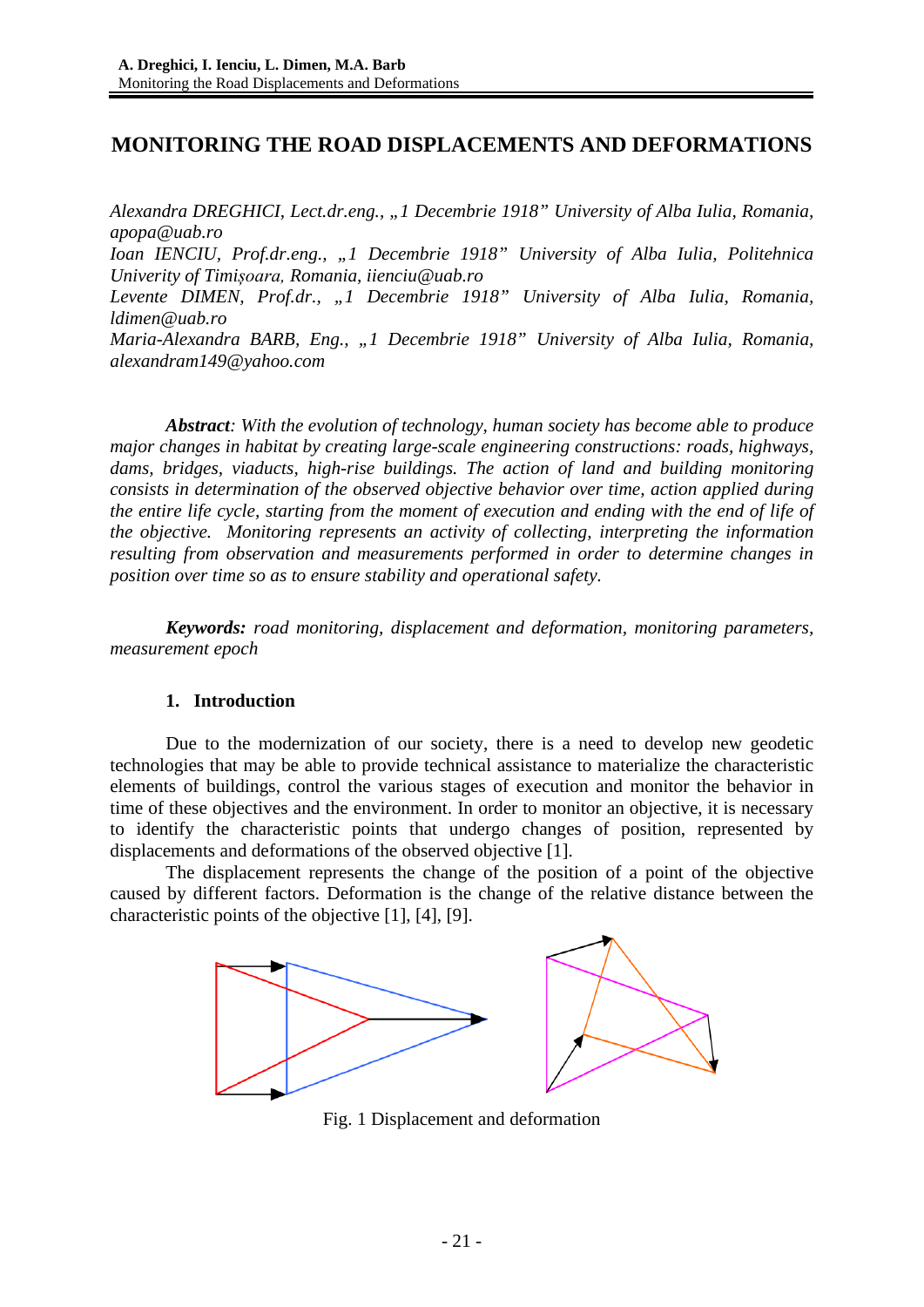The category of displacements and deformations of an objective (Fig. 1) includes subsidence, structural elements arching, bulges, tilts, cracks, rifts, horizontal displacements [1].

The monitoring of the objective  $-$  land and/or building  $-$  consists in an activity that is performed with the help of precise measuring devices, at certain time intervals – measurement epochs –, intervals that are established according to the nature of the objective but also according to other parameters [3], [5].

As a case study in the present paperwork, the proposed objective to carry out the activity of monitoring the displacements and deformations is represented by a sector from the county road DJ 105N, located in Turnu Roșu, Sibiu county (Fig. 2).

County roads are of major importance in achieving public traffic, because they connect municipalities, cities and communal residences.





Fig. 2 Monitored DJ 105N sector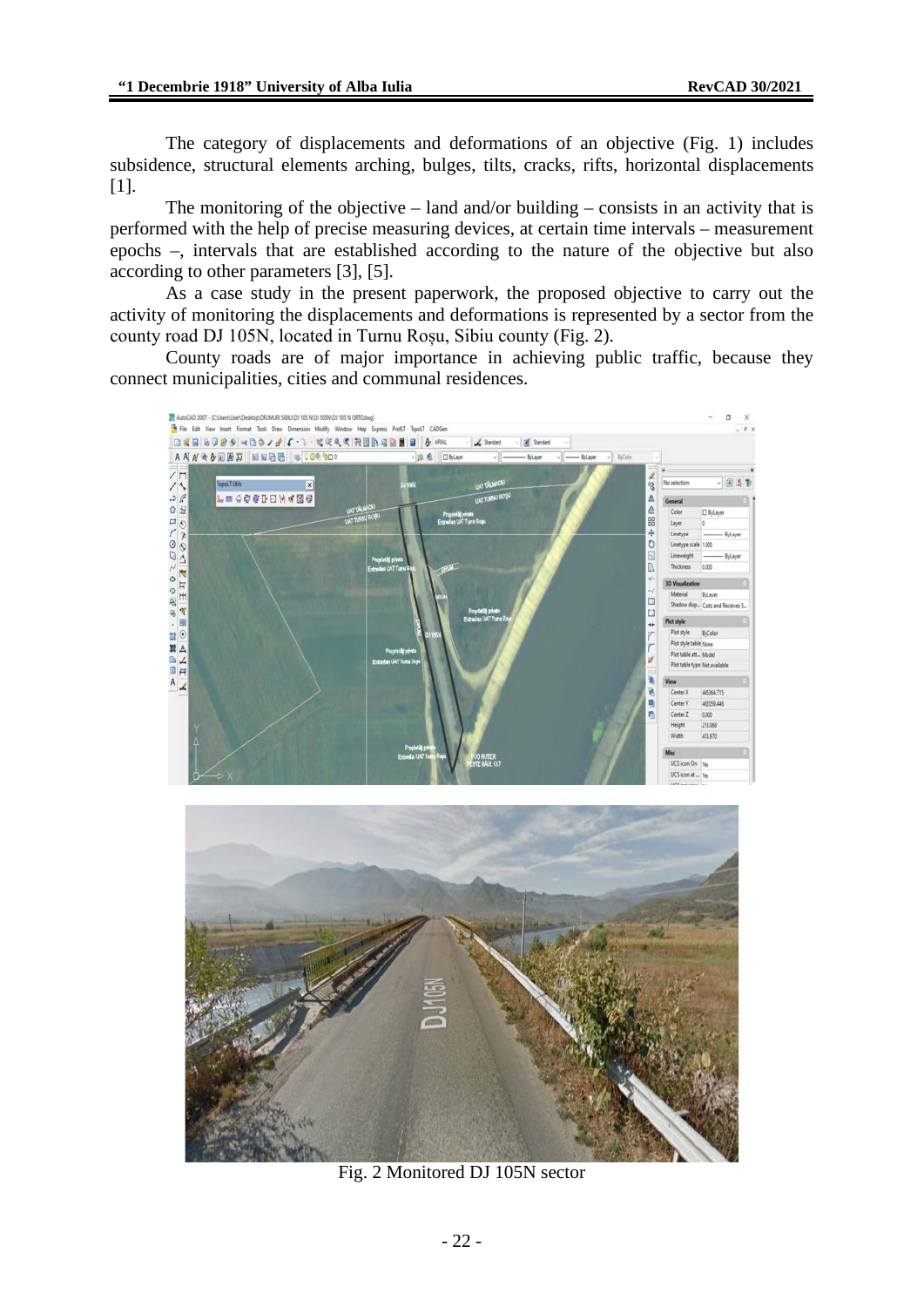In this case, the fact that the road sector borders on the south with the Olt River, implicitly with the bridge that crosses this river, is perhaps one of the most important cause of road displacements and deformations, along with the heavy traffic. The climate changes affect the nature and level of both surface and groundwater, these having an important role in the dynamics of the phenomena of instability of the foundation ground.

Therefore, the purpose of carrying out these monitoring activities for the road sector consists in ensuring and sustaining the construction, supervising the foreseeable phenomena, verifying the impact of the traffic on the environment.

The technical condition of the road is established along its entire length, detailing the aspects for each road sector. It is covered with asphalt and the traffic is heavy.

## **2. Materials and Methods**

In order to determine the possible displacements and deformations of the road, geodetic measurements were performed using precision equipment, Leica FlexLine TS10 3″ R500 total station. It was used for both first measurement epoch E1 and second measurement epoch E2.

As a measurement method, the polygonometric method was used, the geodetic measurements referring to a network of fixed reference points located outside the area of influence of the factors acting on the monitored objective and the terrain on which it is located. The polygonometric method is used to determine the horizontal displacements and deformations of curved objectives, large constructions or land. Using this method, a polygonometric traverse is carried out, including the reference points (S – observation stations, C – control points, O – orientation points), measuring angles and distances over object points (M), determining their spatial position for each measurement epoch [2], [6].

There is a six month time interval between two measurement epochs.

Before beginning the activity of monitoring the displacements and deformations of the road, the design and determination of the monitoring geodetic network was carried out (Fig. 3). It is composed of certain categories of points [1], [7], [8]:

- *Object points* M placed on the objective to be monitored, precisely materialized and embedded in the resistance structure of the objective, moving along with it, and have the role of rendering the deformations or displacements of the construction
- *Observation stations* S located outside the area of influence of the factors acting on the monitored objective and are used for the setting of the measuring devices for performing geodetic measurements towards the object points
- *Control points* C used for determination of the eventual spatial position changes of the observation stations and they are located outside the area of influence of the monitored objective, in stable lands / buildings
- *Orientation points* O located in stable areas, outside the area of influence of the monitored objective, far from traffic, so as to ensure the accuracy of determining the orientation of control points and observation stations.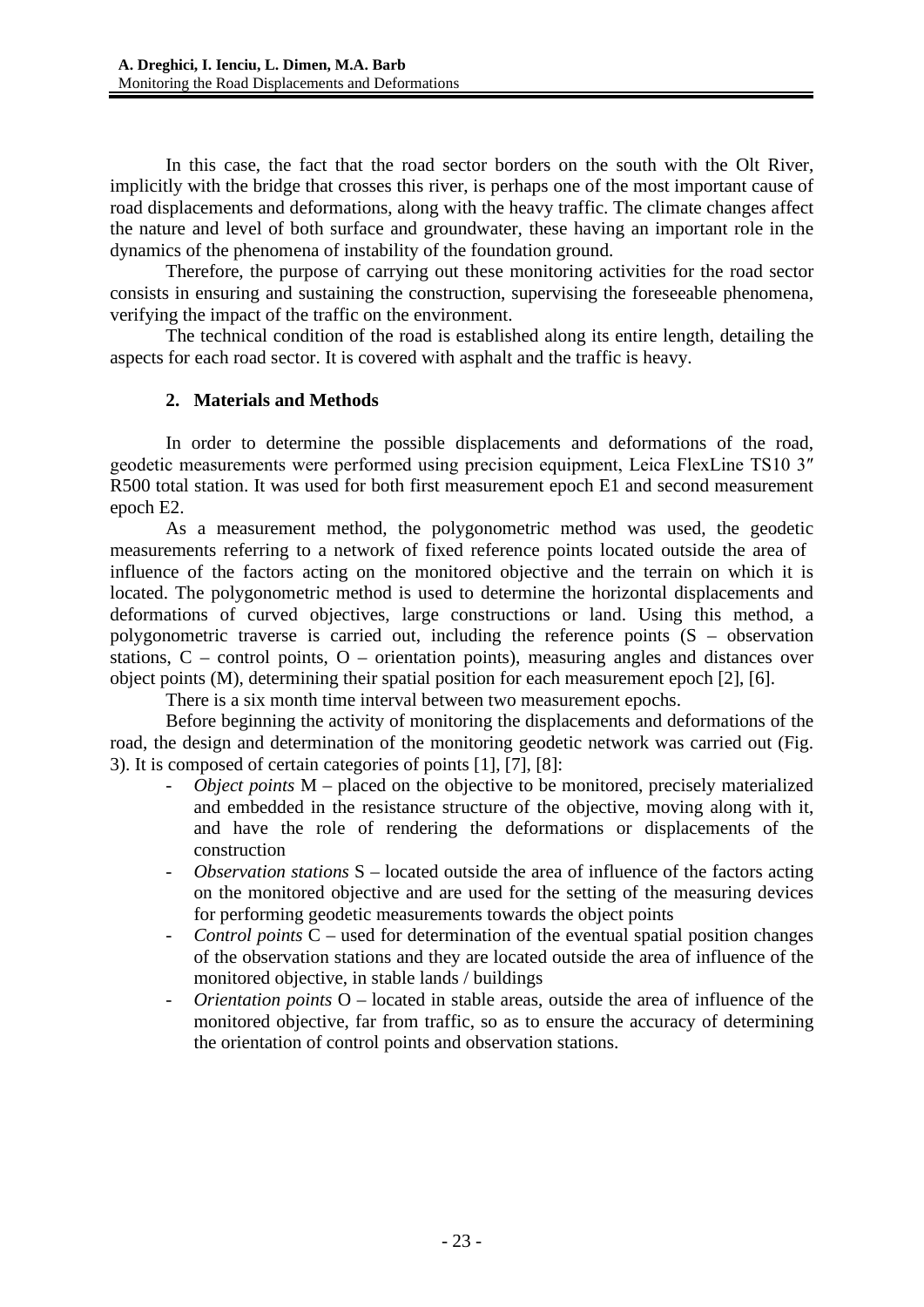

Fig. 3 Monitoring geodetic network

#### **3. Results and Discussion**

For the analytical processing stage, specialized computational and processing softwares were used to adjust geodetic measurements, and for the graphic processing the AutoCAD (2007) software was used, being the most popular computer-aided graphics and design software.

After processing the geodetic measurements, the coordinates of the object points for the first measurement epoch E1, respectively the second measurement epoch E2 were obtained (Tab. 1).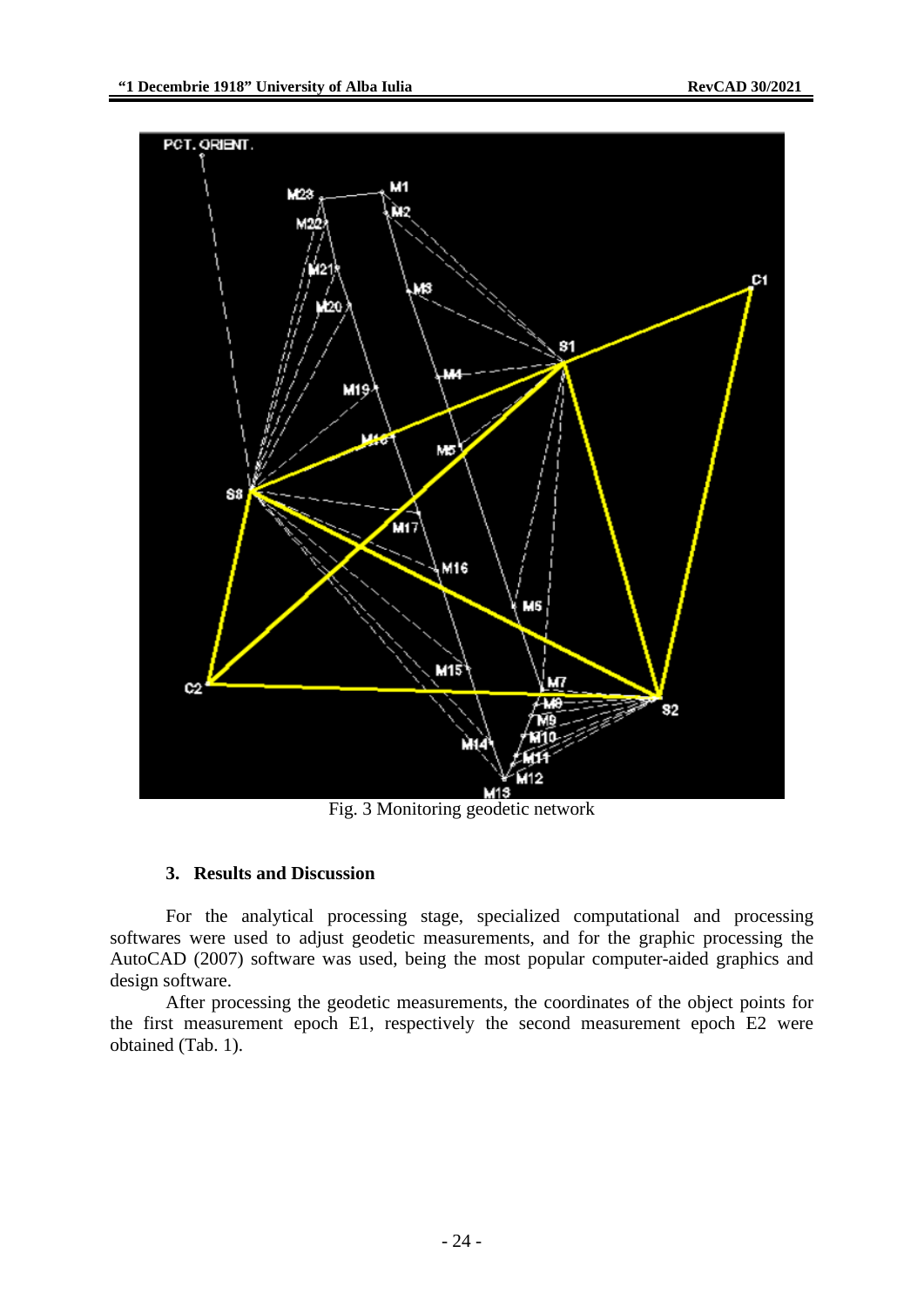|                | coordinates                 |            |                             |            |  |  |  |  |  |  |  |  |  |
|----------------|-----------------------------|------------|-----------------------------|------------|--|--|--|--|--|--|--|--|--|
| OBJ.           | <b>MEASUREMENT EPOCH E1</b> |            | <b>MEASUREMENT EPOCH E2</b> |            |  |  |  |  |  |  |  |  |  |
| PT.            | X                           | Y          | X                           | Y          |  |  |  |  |  |  |  |  |  |
| M1             | 462140.129                  | 445363.876 | 462140.131                  | 445363.872 |  |  |  |  |  |  |  |  |  |
| M <sub>2</sub> | 462133.807                  | 445364.884 | 462133.807                  | 445364.884 |  |  |  |  |  |  |  |  |  |
| M <sub>3</sub> | 462110.159                  | 445370.870 | 462110.159                  | 445370.871 |  |  |  |  |  |  |  |  |  |
| M4             | 462083.921                  | 445378.647 | 462083.923                  | 445378.652 |  |  |  |  |  |  |  |  |  |
| M <sub>5</sub> | 462063.443                  | 445384.567 | 462063.445                  | 445384.574 |  |  |  |  |  |  |  |  |  |
| M <sub>6</sub> | 462014.326                  | 445398.772 | 462014.326                  | 445398.780 |  |  |  |  |  |  |  |  |  |
| M7             | 461989.225                  | 445406.288 | 461989.221                  | 445406.297 |  |  |  |  |  |  |  |  |  |
| M8             | 461984.719                  | 445404.513 | 461984.724                  | 445404.498 |  |  |  |  |  |  |  |  |  |
| M <sub>9</sub> | 461981.414                  | 445403.405 | 461981.430                  | 445403.377 |  |  |  |  |  |  |  |  |  |
| M10            | 461975.333                  | 445401.366 | 461975.350                  | 445401.319 |  |  |  |  |  |  |  |  |  |
| M11            | 461969.280                  | 445399.338 | 461969.273                  | 445399.355 |  |  |  |  |  |  |  |  |  |
| M12            | 461966.436                  | 445398.384 | 461966.443                  | 445398.352 |  |  |  |  |  |  |  |  |  |
| M13            | 461962.104                  | 445396.231 | 461962.092                  | 445396.245 |  |  |  |  |  |  |  |  |  |
| M14            | 461973.168                  | 445392.822 | 461973.171                  | 445392.839 |  |  |  |  |  |  |  |  |  |
| M15            | 461995.744                  | 445386.681 | 461995.737                  | 445386.657 |  |  |  |  |  |  |  |  |  |
| M16            | 462025.313                  | 445378.305 | 462025.306                  | 445378.283 |  |  |  |  |  |  |  |  |  |
| M17            | 462042.821                  | 445373.555 | 462042.826                  | 445373.567 |  |  |  |  |  |  |  |  |  |
| M18            | 462066.071                  | 445366.715 | 462066.065                  | 445366.696 |  |  |  |  |  |  |  |  |  |
| M19            | 462080.967                  | 445362.251 | 462080.966                  | 445362.247 |  |  |  |  |  |  |  |  |  |
| M20            | 462105.973                  | 445355.266 | 462105.972                  | 445355.260 |  |  |  |  |  |  |  |  |  |
| M21            | 462117.372                  | 445351.972 | 462117.368                  | 445351.958 |  |  |  |  |  |  |  |  |  |
| M22            | 462131.160                  | 445349.026 | 462131.160                  | 445349.026 |  |  |  |  |  |  |  |  |  |
| M23            | 462138.116                  | 445347.775 | 462138.116                  | 445347.775 |  |  |  |  |  |  |  |  |  |

| Tab. 1. Coordinates of the object points – measurement epoch E1 and E2 |  |  |  |  |  |  |  |  |  |
|------------------------------------------------------------------------|--|--|--|--|--|--|--|--|--|
|------------------------------------------------------------------------|--|--|--|--|--|--|--|--|--|

Due to the fact that for the studied objective measurements were performed from a planimetric point of view, the monitoring parameters that were determined are represented by: the horizontal displacement of the current object point and the horizontal deformation of the current object point (Fig. 4).

Because of the requirements of high precision determinations of the road displacements and deformations, a vertical monitoring is carried out separatelly.

Data sets comparison between the two measurement epochs considered revealed that there are certain differences in the spatial position of the object points in the time interval between the two measurement epochs. There are object points that have not undergone significant position changes (the coordinate differences determined are due to measurement errors), but in the southern part of the objective, for most object points significant displacements and deformations were determined, with values of about 1cm (Fig. 5).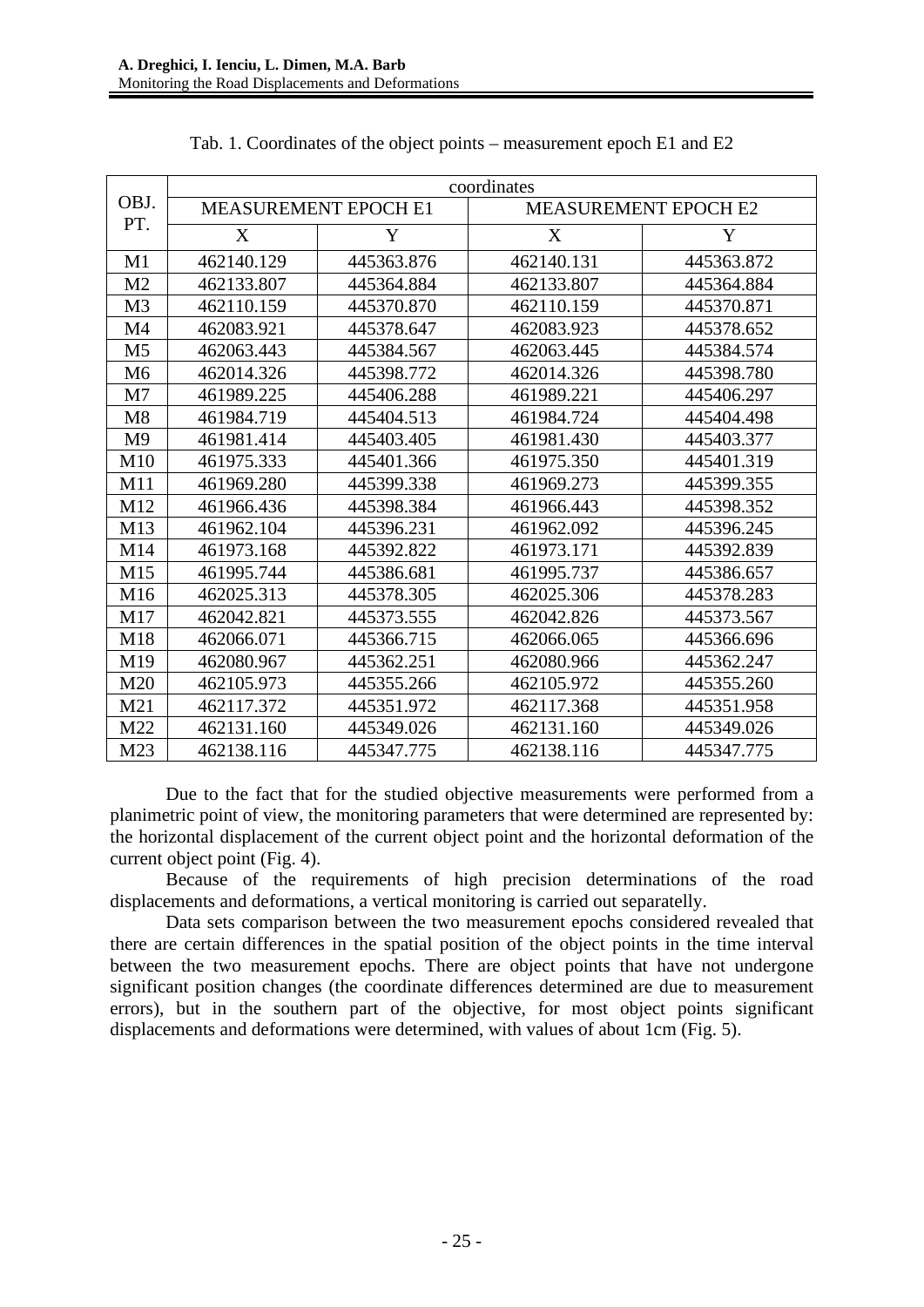|                      |                           |                                                       |                       | 0.312      | $\circ$    | $\circ$    | $\circ$    | 0.2        | 0.267      | $\circ$    | 1.721      | 0.78            | 0.313                                                                     | 0.666                    | 2.894           | 1.209           | 0.043      | $\circ$         | 0.165          | $\circ$    | $\circ$         | 0,39           | $\circ$         | 0.071           | $\circ$          | 0.185           |                 |
|----------------------|---------------------------|-------------------------------------------------------|-----------------------|------------|------------|------------|------------|------------|------------|------------|------------|-----------------|---------------------------------------------------------------------------|--------------------------|-----------------|-----------------|------------|-----------------|----------------|------------|-----------------|----------------|-----------------|-----------------|------------------|-----------------|-----------------|
| Ŧ                    |                           | DEPLASAREA ORIZONTALA (mm) DEFORMATIA ORIZONTALA (mm) |                       | 2          |            |            |            |            |            | 0          | ∽          |                 |                                                                           |                          | 14              | ⋣               |            | 0               |                |            |                 |                |                 |                 |                  |                 |                 |
| Ġ                    | <b>DISTANTE</b>           | ORIZONTALE                                            | (EPOCA <sub>2</sub> ) | 6,404      | 24,394     | 27,366     | 21,317     | 51,129     | 26,209     | 4,843      | 3,48       | 6,419           | 6,386                                                                     | 3,002                    | 4,852           | 11,591          | 23,397     | 30,732          | 18,144         | 24,233     | 15,551          | 25,964         | 11,865          | 14,1            | 7,068            | 16,223          |                 |
| щ                    | <b>DISTANTE</b>           | ORIZONTALE                                            | (EPOCA1)              | 6,402      | 24,394     | 27,366     | 21,317     | $51,13$    | 26,202     | 4,843      | 3,486      | 6,414           | 6,384                                                                     | $\ddot{\phantom{0}}$     | 4,838           | $11,577$        | 23,396     | 30,732          | 18,141         | 24,235     | 15,551          | 25,963         | 11,865          | 14,099          | 7,068            | 16,226          |                 |
| щ                    | <b>COORDONATE EPOCA 2</b> |                                                       |                       | 445363.872 | 445364.884 | 445370.871 | 445378.652 | 445384.574 | 445398.78  | 445406.297 | 445404.498 | 445403.377      | 445401.319                                                                | 445399.355               | 445398.352      | 445396.245      | 445392.839 | 445386.657      | 445378.283     | 445373.567 | 445366.696      | 445362.247     | 445355.26       | 445351.958      | 445349.026       | 17.775<br>44534 |                 |
| $\Rightarrow$        |                           |                                                       | X                     | 462140.131 | 462133.807 | 462110.159 | 462083.923 | 462063.445 | 462014.329 | 461989.221 | 461984.724 | 461981.43       | 461975.35                                                                 | 461969.273               | 461966.443      | 461962.092      | 461973.171 | 461995.737      | 462025.306     | 462042.826 | 462066.065      | 462080.966     | 462105.972      | 462117.368      | 462131.16        | 462138.116      |                 |
| $\circ$              |                           |                                                       | Y                     | 445363.876 | 445364.884 | 445370.87  | 445378.647 | 445384.567 | 445398.772 | 445406.288 | 445404.513 | 445403.405      | 445401.366                                                                | 445399.338               | 445398.384      | 445396.231      | 445392.822 | 445386.681      | 445378.305     | 445373.555 | 445366.715      | 445362.251     | 445355.266      | 445351.972      | 445349.026       | 445347.775      |                 |
| $\infty$             | COORDONATE EPOCA1         |                                                       | X                     | 462140.129 | 462133.807 | 462110159  | 462083.921 | 462063.443 | 462014.326 | 461989.225 | 461984.719 | 461981.414      | 461975.333                                                                | 461969.28                | 461966.436      | 461962.104      | 461973.168 | 461995.744      | 462025.313     | 462042.821 | 462066.071      | 462080.967     | 462105.973      | 462117.372      | 462131.16        | 462138.116      |                 |
| $\blacktriangleleft$ | <b>MARCI DE</b>           | URMARIR                                               | Ł                     | Σ          | <b>Z</b>   | <b>S</b>   | N4         | Š          | Ж          | ZД         | <b>SIV</b> | $\mathbb{S}$    | <b>M10</b>                                                                | ΣË                       | <b>M12</b>      | M <sub>13</sub> | M14        | M <sub>15</sub> | M16            | M17        | <b>M18</b>      | M19            | M <sub>20</sub> | M <sub>21</sub> | N <sub>2</sub> 2 | N <sub>23</sub> |                 |
| ◥                    | $\overline{2}$            |                                                       | 3                     | 4          | 5          | $\bullet$  |            | $\infty$   | 9          | $\square$  | $\Xi$      | $\overline{12}$ | $\mathfrak{a}$<br>Fig. 4 Determination of the object points displacements | $\overline{\mathcal{A}}$ | $\overline{13}$ | $\Xi$           | $\Box$     | $\frac{8}{2}$   | $\overline{a}$ | 20         | $\overline{21}$ | $\overline{2}$ | 23              | 24              | 25               | 26              | $\frac{27}{28}$ |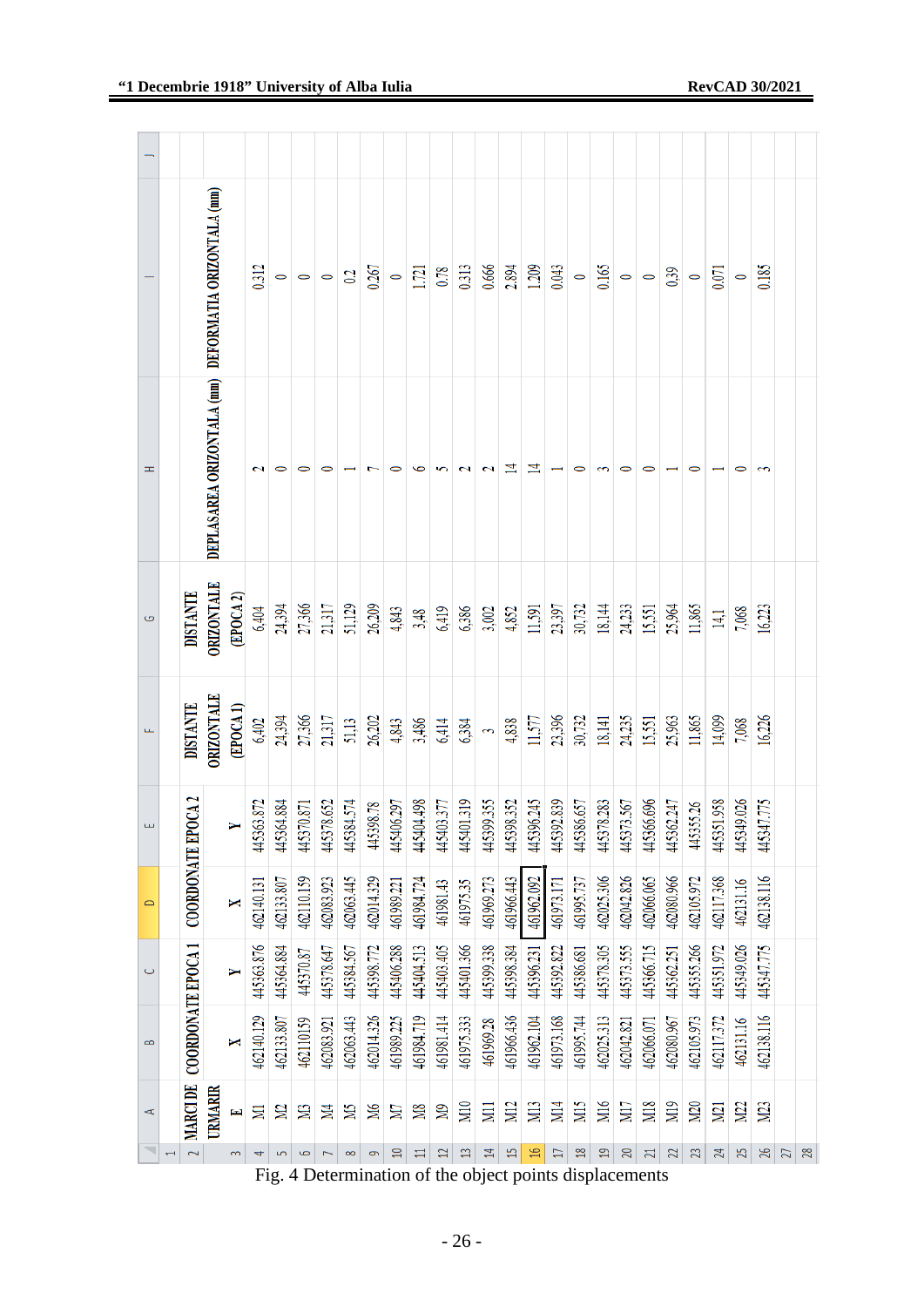

Fig. 5 Horizontal displacement diagram – object points

## **4. Conclusions**

In conclusion, the activity of monitoring the behavior in time for various objectives in different fields of interest is very important. By carrying out the monitoring survey, comparing the initial situation with the situation resulting from the geodetic observations at the current measurement epoch, the technical condition of the objective is ascertained, the points that have undergone significant changes in spatial position are determined, as well as the causes of these changes and, at the same time, diminishing or even stopping displacements and deformations, in order to avoid any events with a negative impact on the objective, the environment and human life [6].

The substantial increase of the road network, the progressive substitution of the traditional construction-assembly procedures as well as the application of new procedures, brings the specialists in front of the need to know in more detail the changes of geometric shapes and the position in space and time of roads, execution projects, testing of elements and infrastructure, as well as during the execution and exploitation of roads [3], [5].

Within this project, the activity consisted in measuring, recording, processing and systematic interpretation of the values of the parameters that define the way the observed road sector maintains its requirements of strength, stability and durability.

The complexity of monitoring activity refers to the early identification of the changes of position and form of the whole road sector or of some of its elements, as well as to the notification of the appearance of some evolutionary phenomena that will be able to affect the road safety. This allows rapid action to be taken to prevent accidents, catastrophes and even loss of human lives [4].